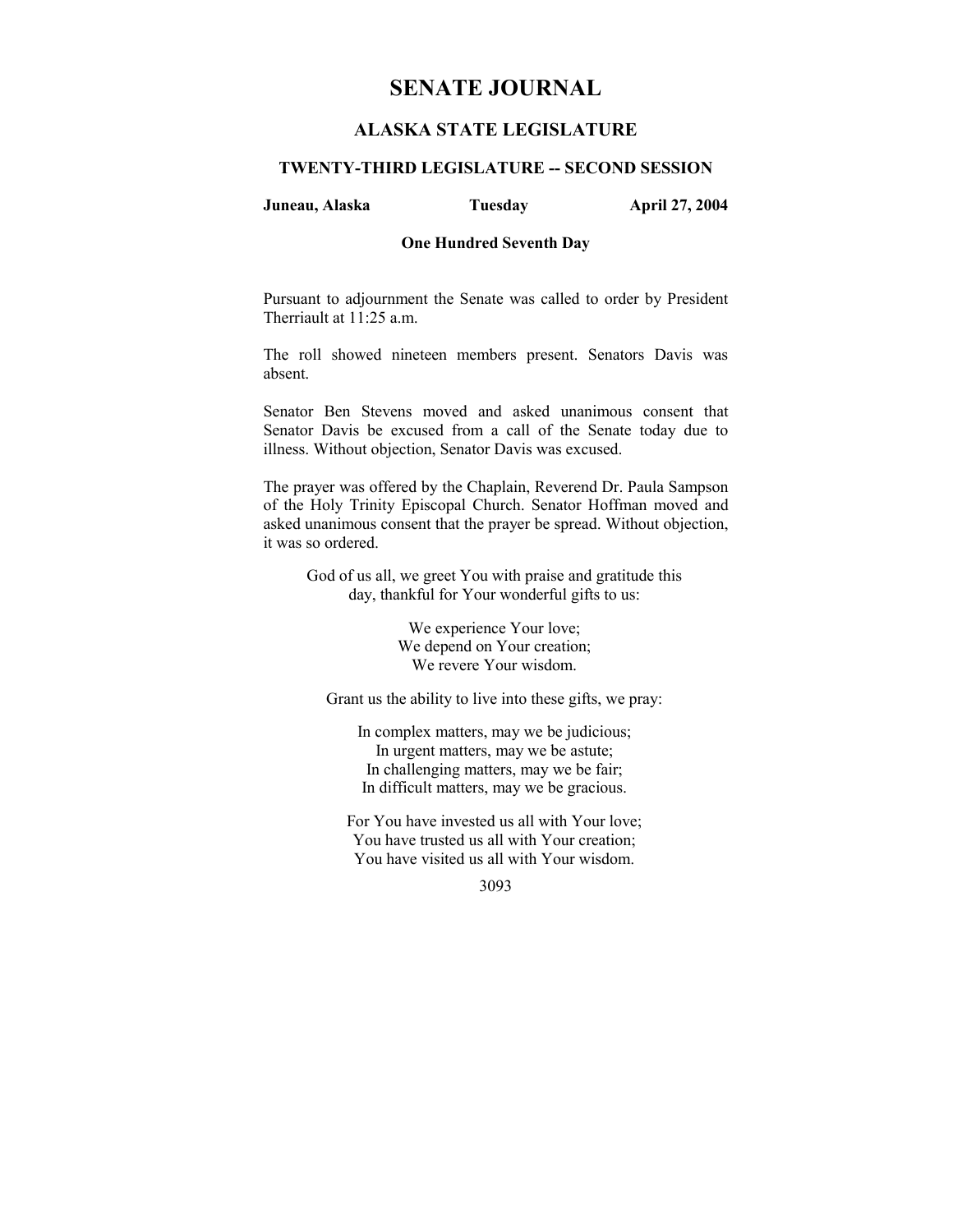May all of us, particularly those serving in this legislative body, be loving, creative and wise today and always. Amen.

Senator Wagoner led the Senate in the Pledge of Allegiance.

#### **Certification**

Senator Ben Stevens moved and asked unanimous consent that the journal for the one hundred sixth legislative day be approved as certified by the Secretary. Without objection, it was so ordered.

#### **Standing Committee Reports**

# **SB 132**

The Resources Committee considered SENATE BILL NO. 132 "An Act removing the Old Minto townsite from the Minto Flats State Game Refuge; and authorizing the Department of Natural Resources to convey certain land at the historic Old Minto site to the Minto Village Council" and recommended it be replaced with

> CS FOR SENATE BILL NO. 132(RES) (forthcoming)

Signing no recommendation: Senator Ogan, Chair. Signing do pass: Senators Lincoln, Elton, Wagoner, Seekins, Dyson.

The following previously published fiscal information applies: Fiscal Note No. 1, zero, Department of Natural Resources

The bill was referred to the Rules Committee.

# **SB 136**

The Finance Committee considered SENATE BILL NO. 136 "An Act increasing an optional exclusion or exemption from municipal taxation for residential property" and recommended it be replaced with

> CS FOR SENATE BILL NO. 136(FIN) (forthcoming)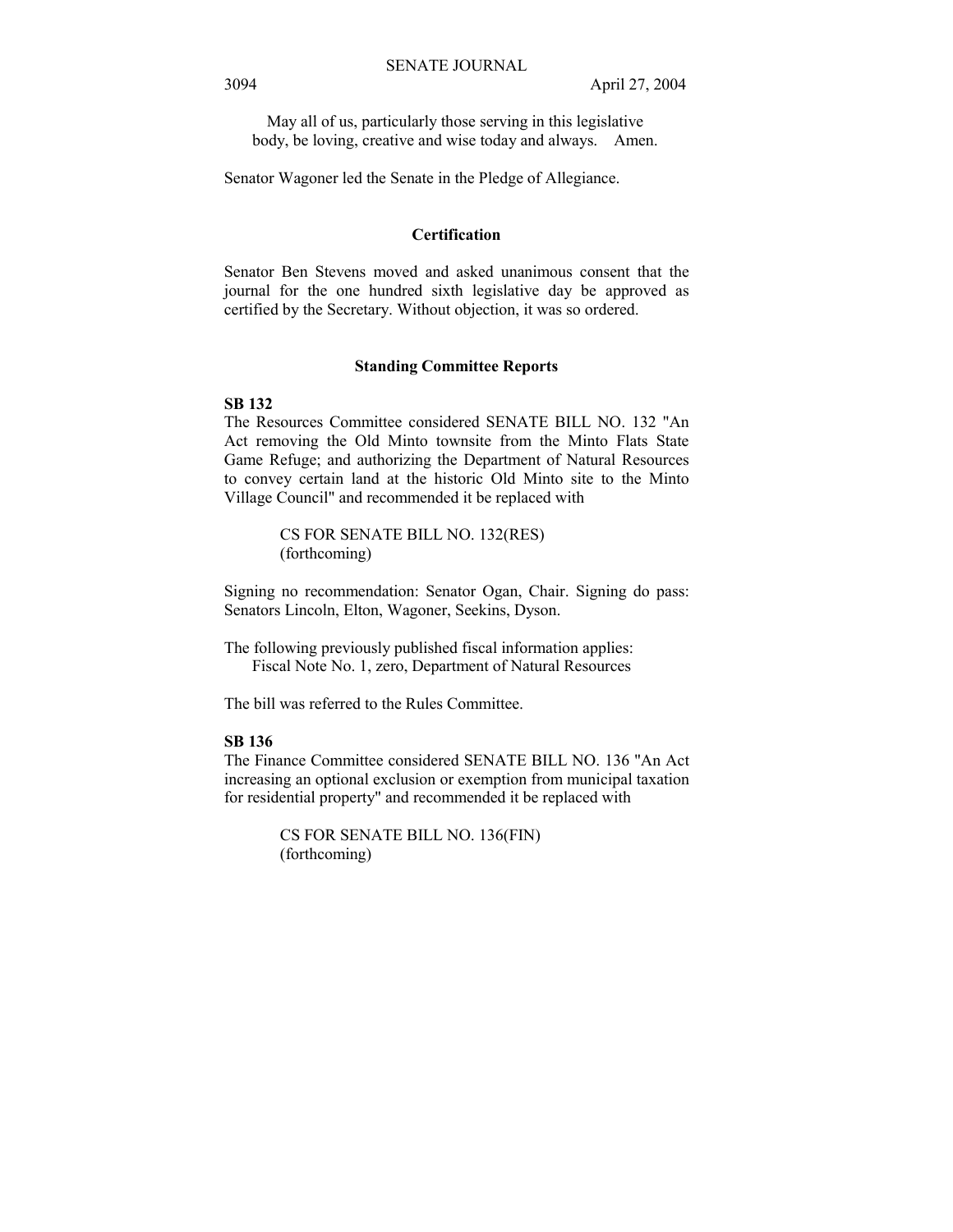Signing do pass: Senators Green, Wilken, Cochairs; Senators Dyson, Ben Stevens. Signing no recommendation: Senators Hoffman, Olson, Bunde.

Fiscal information forthcoming.

The bill was referred to the Rules Committee.

## **SB 278**

The Finance Committee considered SENATE BILL NO. 278 "An Act relating to fees for the inspection of recreational devices, for certificates of fitness for electrical wiring and plumbing, for filing voluntary flexible work hour plans, and for licenses for boiler operators; and providing for an effective date" and recommended it be replaced with

> CS FOR SENATE BILL NO. 278(FIN) (forthcoming)

Signing do pass: Senators Green, Wilken, Cochairs; Senators Dyson, Ben Stevens. Signing no recommendation: Senators Hoffman, Olson, Bunde.

The following fiscal information was published today: Fiscal Note No. 3, zero, Department of Labor and Workforce Development Fiscal Note No. 4, Department of Labor and Workforce Development

The bill was referred to the Rules Committee.

# **SB 297**

The following fiscal information for the Resources Committee Substitute for SENATE BILL NO. 297 "An Act relating to the taking of black bear, brown bear, and grizzly bear and to registration of big game guides for certain guide use areas" was published today:

Fiscal Note No. 2, zero, Department of Public Safety

The bill is on today's calendar.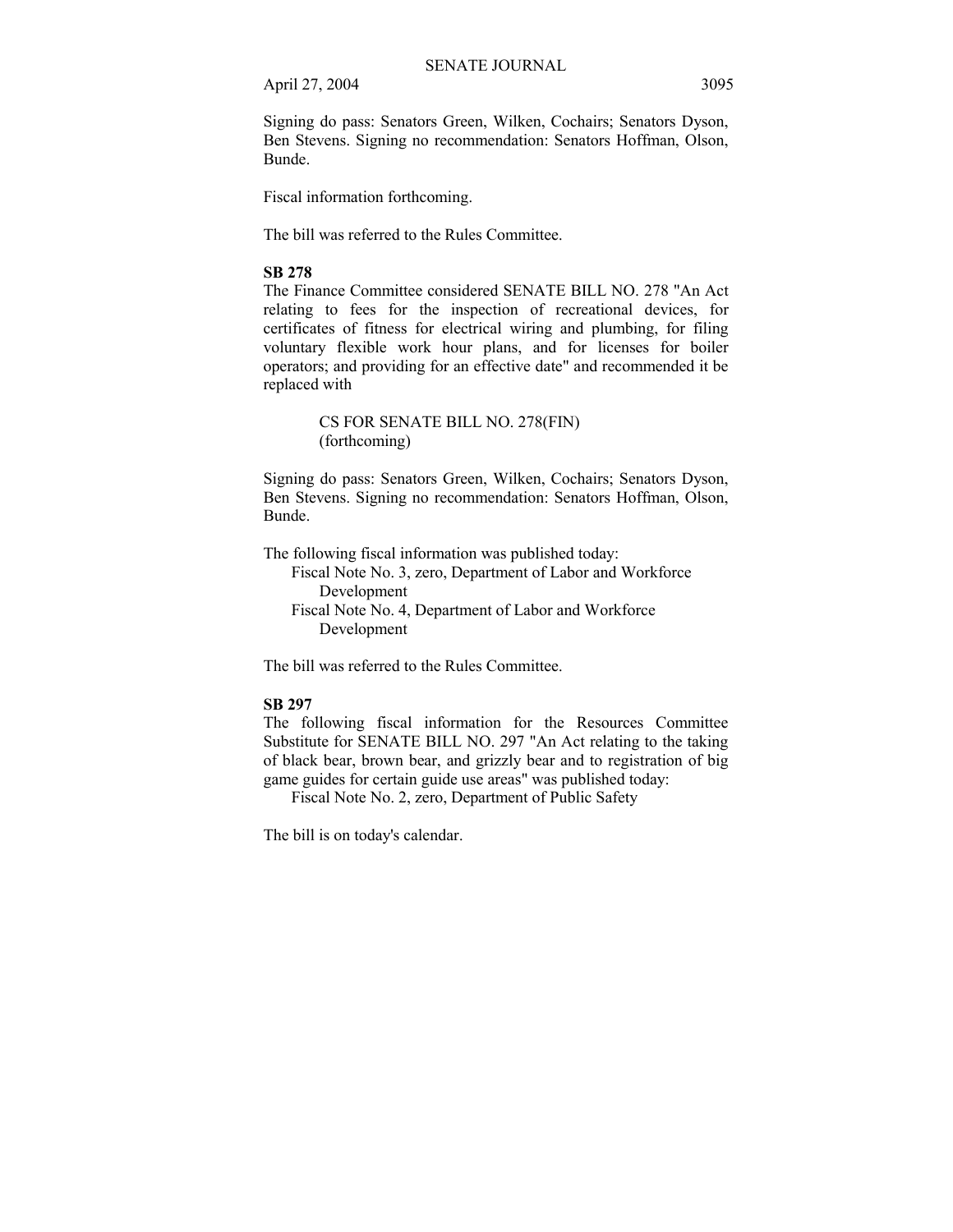# **SB 364**

The Finance Committee considered SENATE BILL NO. 364 "An Act relating to liability for expenses of placement in certain mental health facilities; relating to the mental health treatment assistance program; and providing for an effective date" and recommended the adoption of the Health, Education and Social Services Committee Substitute offered on page 2774.

The Finance Committee further recommended the adoption of the following Health, Education and Social Services Committee Letter of Intent:

## **Letter of Intent**

It is the intent of the legislature that the Department of Health and Social Services continue to develop and support a continuum of mental health care that includes community-based outpatient and supportive services, community hospital-based inpatient evaluation and treatment services, and tertiary mental health care through the Alaska Psychiatric Institute. In developing this system the Department of Health and Social Services shall be guided by the principles that mental health services should be clinically appropriate, cost effective, offered in the least restrictive setting available, and provided as close to the client's home as possible.

It is further the intent of the legislature that in the event of a shortfall in appropriations for mental health evaluation and treatment at community hospitals to stabilize persons experiencing a psychiatric emergency or crisis, and who meet the criteria for involuntary commitment under AS  $47.30.700 - AS$ 47.30.915, the Department of Health and Social Services shall make every effort to identify additional financing sources or reallocate appropriations available for the purpose from lesser priorities to continue these important services for the remainder of the fiscal year.

Signing do pass: Senators Green, Wilken, Cochairs; Senators Bunde, Ben Stevens. Signing do not pass: Senator Hoffman. Signing no recommendation: Senator Dyson. Signing amend: Senator Olson.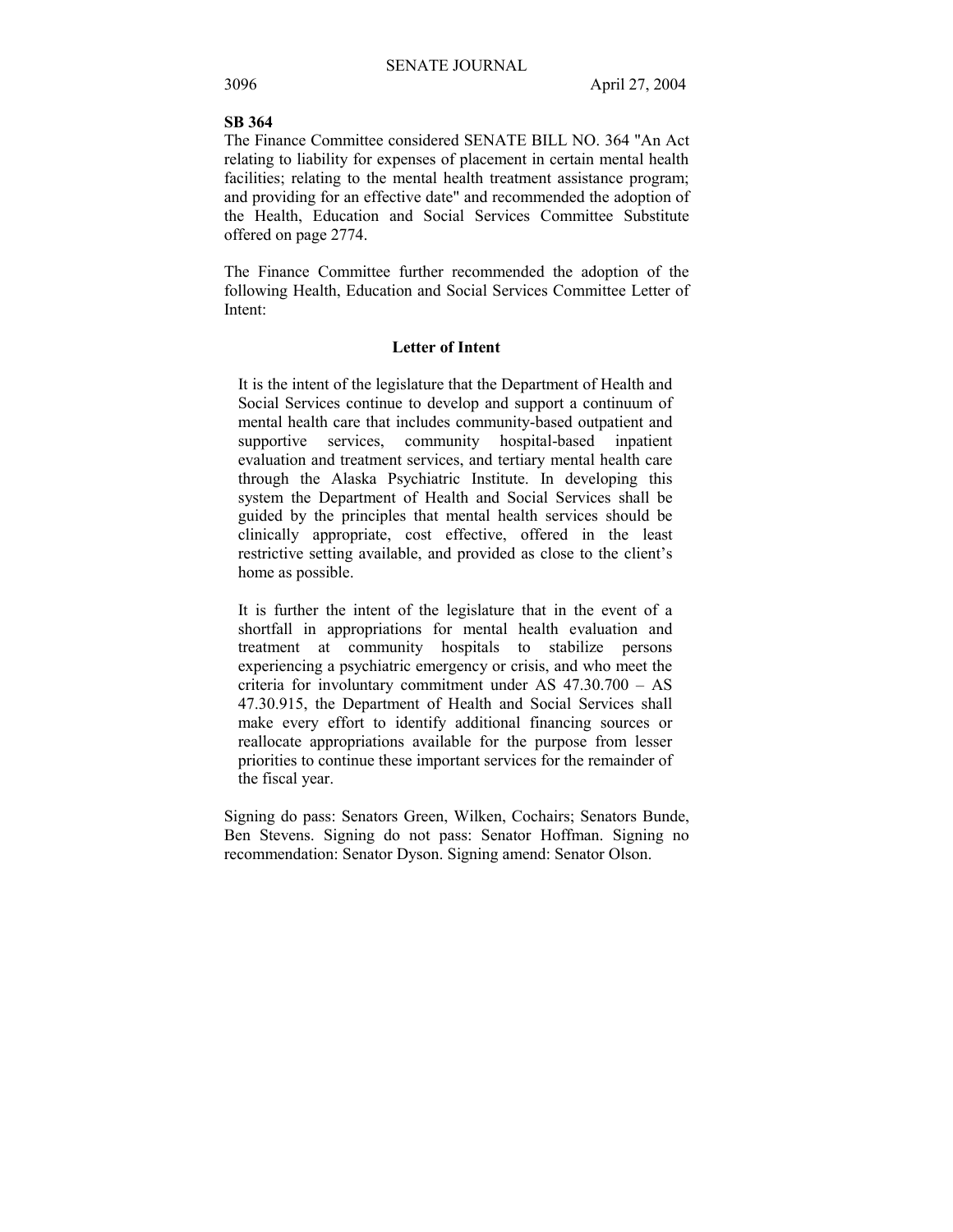The following previously published fiscal information applies: Fiscal Note No. 1, Department of Health and Social Services

The bill was referred to the Rules Committee.

# **SB 368**

The Finance Committee considered SENATE BILL NO. 368 "An Act relating to taxes on cigarettes and tobacco products; relating to tax stamps on cigarettes; relating to forfeiture of cigarettes and of property used in the manufacture, transportation, or sale of unstamped cigarettes; relating to licenses and licensees under the Cigarette Tax Act; and providing for an effective date" and recommended it be replaced with

> CS FOR SENATE BILL NO. 368(FIN) "An Act relating to taxes on cigarettes and tobacco products, to tax stamps on cigarettes, to forfeiture of cigarettes and of property used in the manufacture, transportation, or sale of unstamped cigarettes, and to licenses and licensees under the Cigarette Tax Act; and providing for an effective date."

Signing do not pass: Senator Green, Cochair; Senator Hoffman. Signing no recommendation: Senator Wilken, Cochair; Senator Dyson. Signing do pass: Senators Bunde, Ben Stevens. Signing amend: Senator Olson.

The following previously published fiscal information applies: Fiscal Note No. 1, Department of Revenue Fiscal Note No. 2, Department of Public Safety

The bill was referred to the Rules Committee.

# **SB 379**

The Finance Committee considered SENATE BILL NO. 379 "An Act providing that public members of the Board of Trustees of the Alaska Permanent Fund Corporation may be removed only for cause; and providing for an effective date" and recommended it be replaced with

CS FOR SENATE BILL NO. 379(FIN)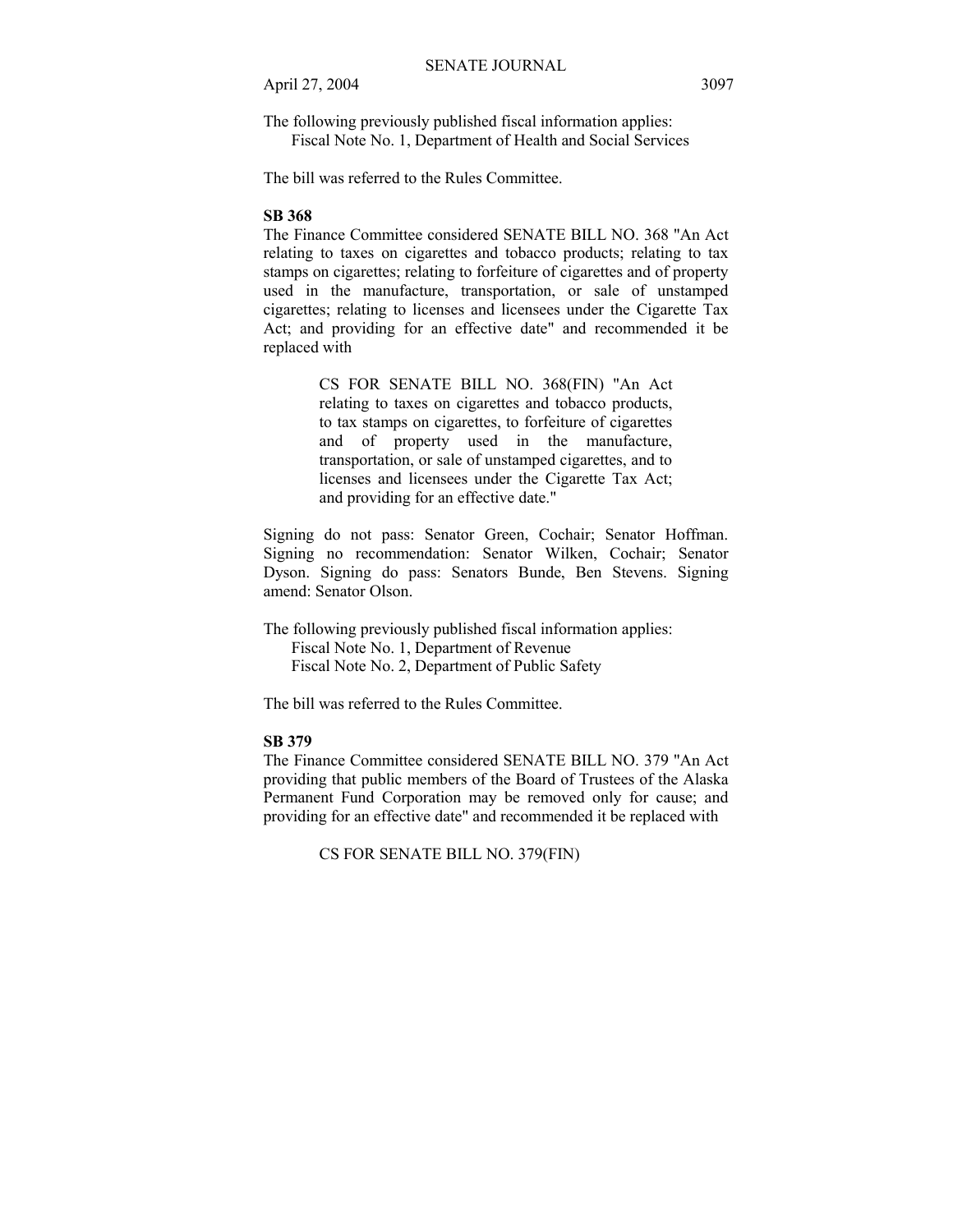Signing do pass: Senators Green, Wilken; Cochairs; Senators Dyson, Bunde, Ben Stevens. Signing no recommendation: Senators Hoffman, Olson.

The following previously published fiscal information applies: Fiscal Note No. 2, zero, Department of Law Fiscal Note No. 3, zero, Department of Revenue

The bill was referred to the Rules Committee.

# **HB 227**

The Judiciary Committee considered CS FOR HOUSE BILL NO. 227(JUD) "An Act increasing the jurisdictional limit for small claims and for magistrates from \$7,500 to \$10,000; increasing the jurisdictional limit of district courts in certain civil cases from \$50,000 to \$100,000; expanding the jurisdiction of district courts; limiting magistrates from hearing certain small claims cases; and amending Rule 11(a)(4), Alaska District Court Rules of Civil Procedure, relating to service of process for small claims." Signing do pass: Senator Seekins, Chair; Senators French, Ogan.

The following previously published fiscal information applies: Fiscal Note No. 2, indeterminate, Alaska Court System

The bill was referred to the Finance Committee.

# **HB 385**

The Judiciary Committee considered CS FOR HOUSE BILL NO. 385(JUD) "An Act relating to awarding child custody; and providing for an effective date" and recommended it be replaced with

> SENATE CS FOR CS FOR HOUSE BILL NO. 385(JUD)

Signing do pass: Senator Seekins, Chair; Senators Ogan, French.

The following previously published fiscal information applies: Fiscal Note No. 1, zero, Alaska Court System

The bill was referred to the Rules Committee.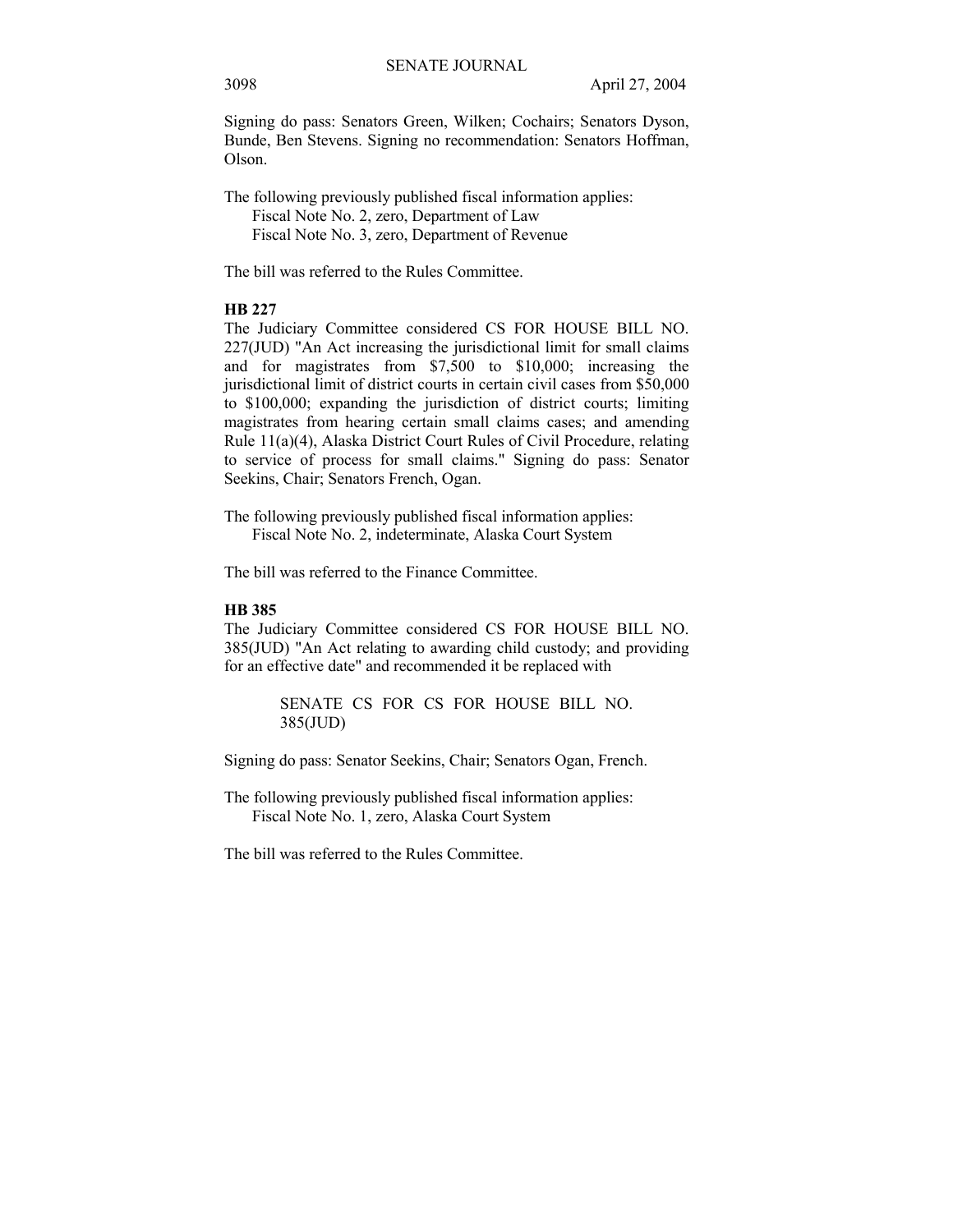## **HB 428**

The Judiciary Committee considered CS FOR HOUSE BILL NO. 428(JUD) am "An Act relating to civil liability for acts related to obtaining alcohol for persons under 21 years of age or for persons under 21 years of age being on licensed premises." Signing do pass: Senator Seekins, Chair; Senators Ogan, French.

The following previously published fiscal information applies: Fiscal Note No. 1, zero, Alaska Court System Fiscal Note No. 2, zero, Department of Public Safety

The bill was referred to the Rules Committee.

#### **Special Committee Reports**

#### **SB 283**

The following report was received and distributed at 1:50 p.m., April 26, 2004:

April 26, 2004

Mr. President: Mr. Speaker:

The CONFERENCE COMMITTEE with limited powers of free conference considering CS FOR SENATE BILL NO. 283(FIN) "An Act making an appropriation to reverse the deposit of money available for appropriation in the general fund at the end of fiscal year 2003 into the constitutional budget reserve fund; making an appropriation for investment management fees for the constitutional budget reserve fund; making appropriations under art. IX, sec. 17(c), Constitution of the State of Alaska, from the constitutional budget reserve fund; and providing for an effective date"

and

CS FOR SENATE BILL NO. 283(FIN) am H "An Act making an appropriation to reverse the deposit of money available for appropriation in the general fund at the end of fiscal year 2003 into the constitutional budget reserve fund; making an appropriation for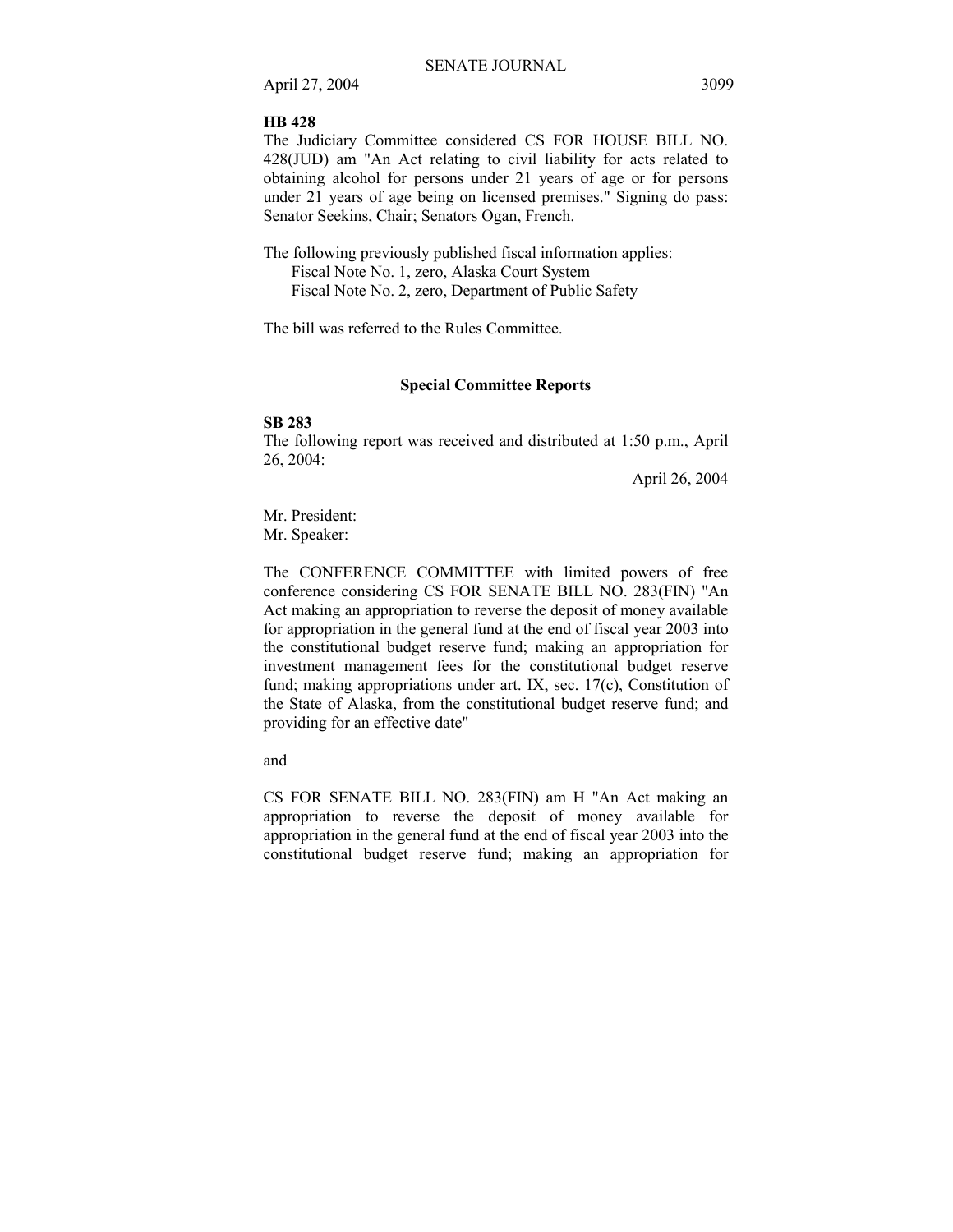investment management fees for the constitutional budget reserve fund for fiscal year 2004; making an appropriation for investment management fees for the constitutional budget reserve fund for fiscal year 2005; making appropriations to the Department of Education and Early Development for K-12 educational programs; making appropriations to the University of Alaska and the Alaska Court System; making an appropriation to reverse the deposit of money available for appropriation in the general fund at the end of fiscal year 2004 into the constitutional budget reserve fund; making an appropriation of the amount necessary to balance revenue and general fund appropriations for fiscal years 2004 and 2005; making appropriations for power cost equalization and for grants to municipalities, unincorporated communities, and designated recipients; making appropriations under art. IX, sec. 17(c), Constitution of the State of Alaska, from the constitutional budget reserve fund; and providing for an effective date" (title change authorized by HCR 34) met on April 14 and April 26, 2004.

The Conference Committee did not come to agreement on Sections  $3 -$ 9 of CS FOR SENATE BILL NO. 283(FIN) am H and respectfully requests that a Free Conference Committee be appointed.

Signing the report: Senator Ben Stevens, Chair; Senators Green, Elton, Representative Harris, Chair; Representatives Coghill, Kerttula.

President Therriault stated the Free Conference Committee appointments will be made under unfinished business.

#### **SJR 34**

The Senate Special Committee on World Trade and State/Federal Relations considered SENATE JOINT RESOLUTION NO. 34 Sending a message of goodwill to President Chen Shui-bian, and reaffirming the Alaska State Legislature's 2003 resolution urging the United States Congress to support the granting of official Observer Status to the Republic of China and to support negotiation of a free trade agreement with the Republic of China, and recommended it be replaced with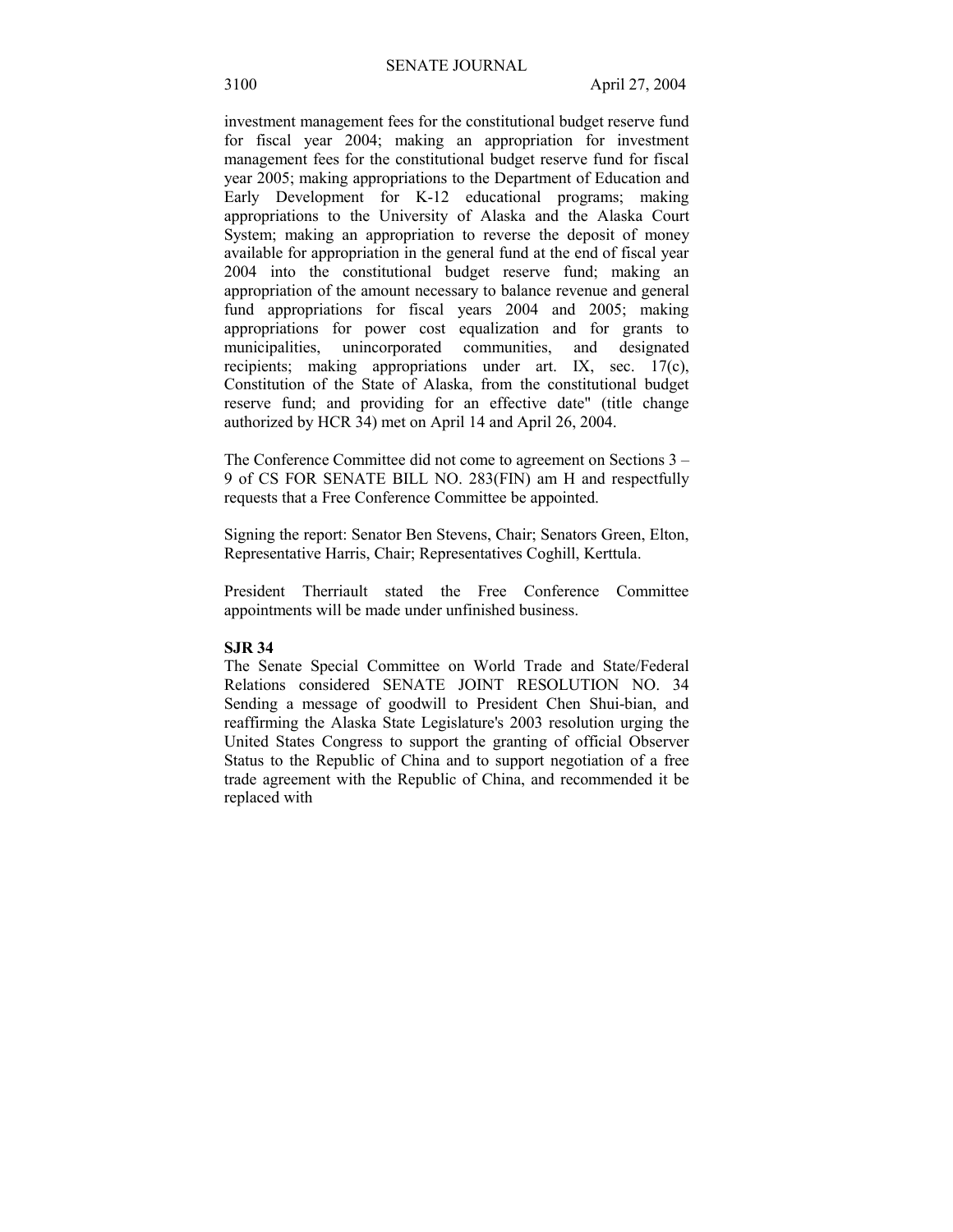CS FOR SENATE JOINT RESOLUTION NO. 34(WTR) Sending a message of goodwill to President Chen Shui-bian, and reaffirming the Alaska State Legislature's 2003 resolution urging the United States Congress to support the granting of official Observer Status to the Republic of China on Taiwan and to support negotiation of a free trade agreement with the Republic of China on Taiwan.

Signing do pass: Senator Cowdery, Chair; Senators Guess, Olson, Wagoner, Therriault.

The following fiscal information was published today: Fiscal Note No. 1, zero, Senate Special Committee on World Trade and State/Federal Relations

The resolution was referred to the State Affairs Committee.

# **Introduction and Reference of Senate Bills**

# **SB 395**

SENATE BILL NO. 395 BY THE SENATE RULES COMMITTEE, entitled:

> "An Act relating to application of municipal ordinances providing for planning, platting, and land use regulation to interests in land owned by the Alaska Railroad Corporation; and providing for an effective date."

was read the first time and referred to the Transportation Committee.

# **Consideration of the Calendar**

# **Second Reading of Senate Bills**

#### **SB 239**

SENATE BILL NO. 239 "An Act relating to the required number of days in a school year" was read the second time.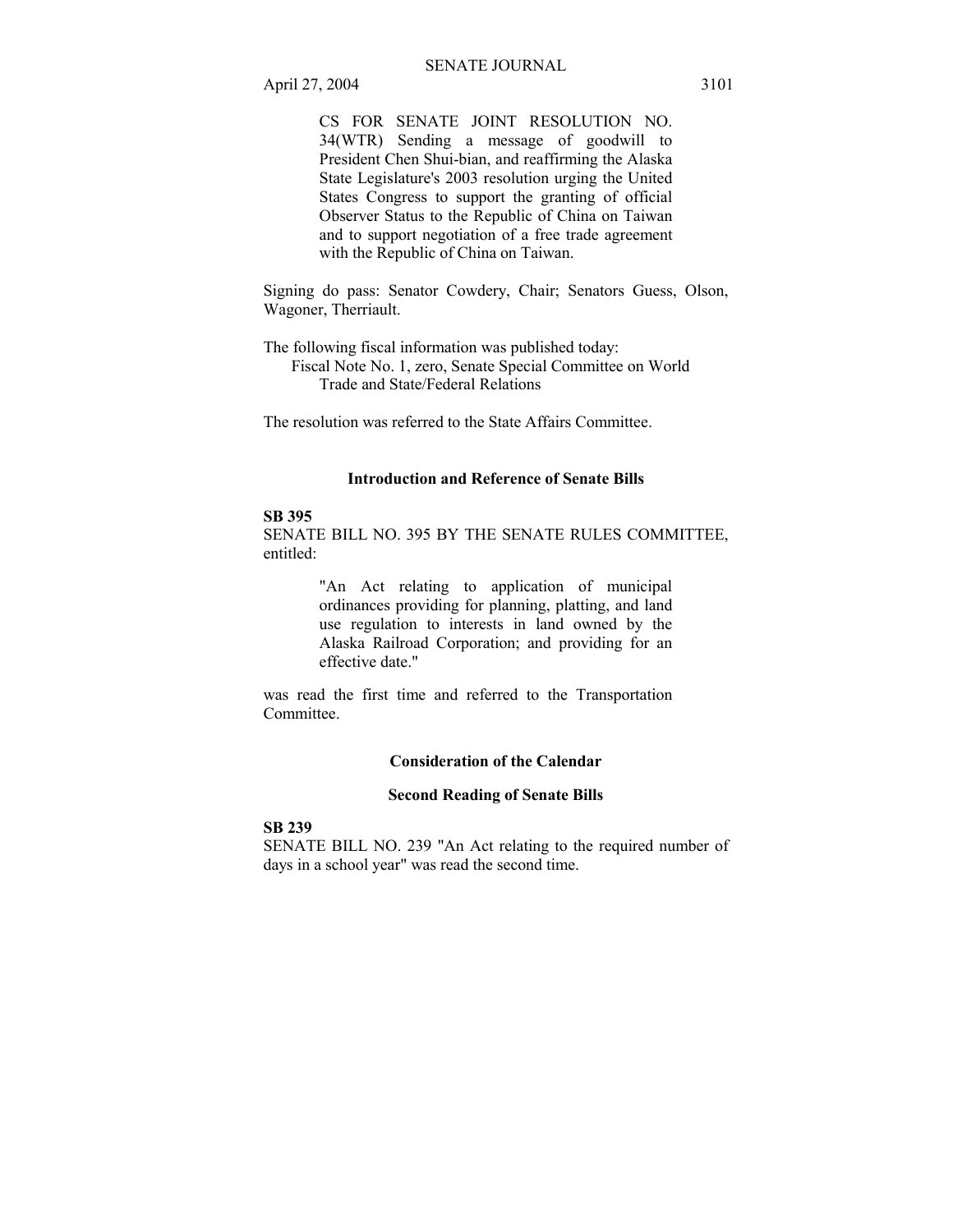Senator Dyson, Chair, moved and asked unanimous consent for the adoption of the Health, Education and Social Services Committee Substitute offered on page 2310. Without objection, CS FOR SENATE BILL NO. 239(HES) was adopted.

Senator Dyson offered Amendment No. 1:

#### Page 1, line 1, following "**year**": Insert "**; and providing for an effective date**"

Page 2, following line 8:

Insert new bill sections to read:

 "**\* Sec. 2.** The uncodified law of the State of Alaska is amended by adding a new section to read:

 RETROACTIVITY. Section 1 of this Act is retroactive to July 1, 2003.

 **\* Sec. 3.** This Act takes effect immediately under AS 01.10.070(c)."

Senator Dyson moved for the adoption of Amendment No. 1. Senator Green objected, then withdrew her objection. There being no further objection, Amendment No. 1 was adopted.

Senator Wagoner offered Amendment No. 2:

Page 1, line 1, following "**days**": Insert "**or hours in session**"

Page 2, lines 5 - 6:

Delete "of not less than **144** [170] days for a school"

Insert "**that includes at least 740 hours of instruction and study periods for pupils in kindergarten, first grade, second grade, and third grade and at least 900 hours of instruction and study periods for pupils in grades four through 12** [OF NOT LESS THAN 170 DAYS FOR A SCHOOL]"

Senator Wagoner moved for the adoption of Amendment No. 2. Senator Wilken objected.

The question being: "Shall Amendment No. 2 be adopted?" The roll was taken with the following result: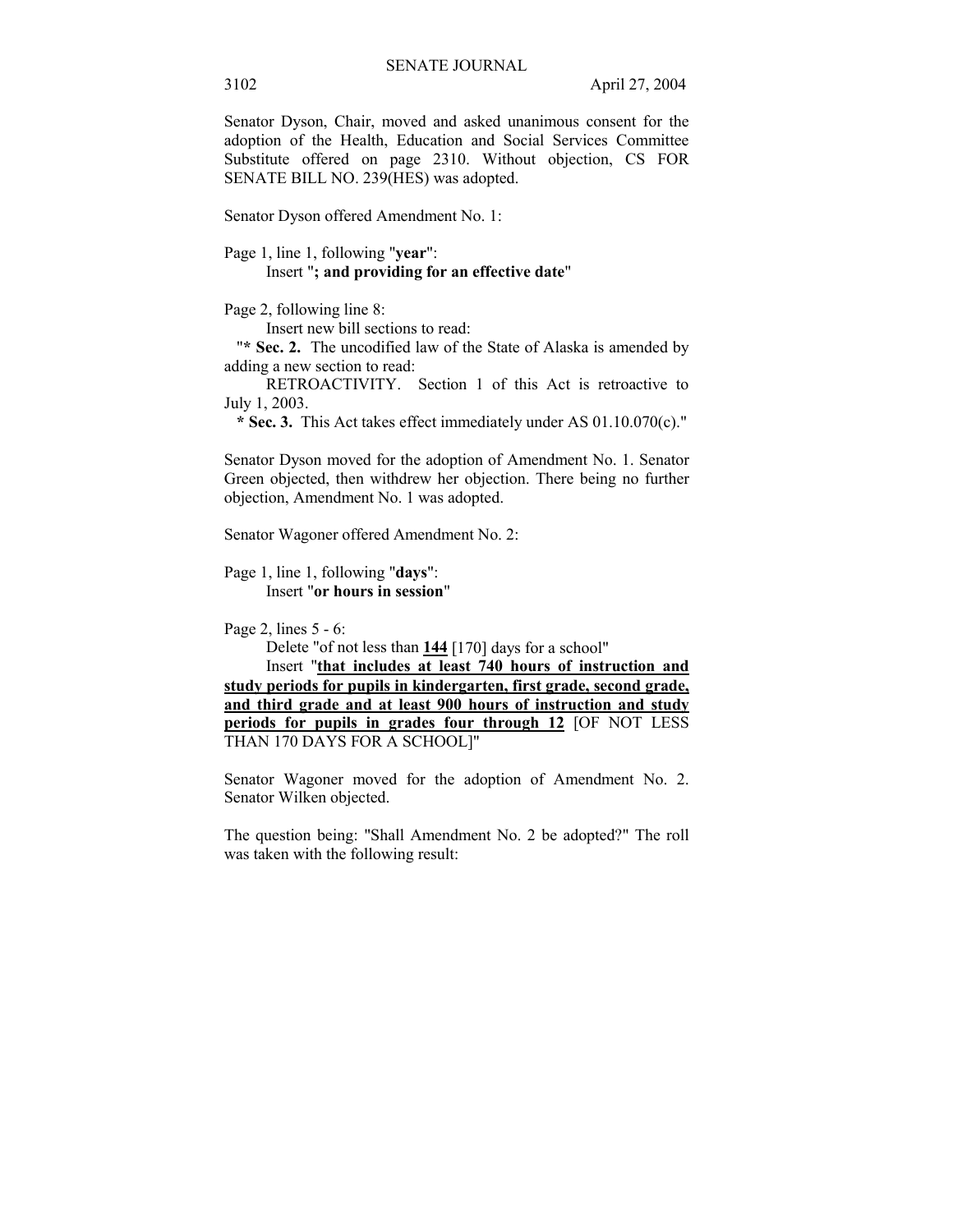CSSB 239(HES) am Second Reading Amendment No. 2

# **YEAS: 16 NAYS: 3 EXCUSED: 1 ABSENT: 0**

Yeas: Cowdery, Ellis, Elton, French, Green, Guess, Hoffman, Lincoln, Ogan, Olson, Seekins, Stedman, Stevens B, Stevens G, Therriault, Wagoner

Nays: Bunde, Dyson, Wilken

Excused: Davis

and so, Amendment No. 2 was adopted.

Senator Ben Stevens moved and asked unanimous consent that the bill be considered engrossed, advanced to third reading and placed on final passage. Without objection, it was so ordered.

CS FOR SENATE BILL NO. 239(HES) am was read the third time.

The question being: "Shall CS FOR SENATE BILL NO. 239(HES) am "An Act relating to the required number of days or hours in session in a school year; and providing for an effective date" pass the Senate?" The roll was taken with the following result:

CSSB 239(HES) am Third Reading - Final Passage Effective Date

## **YEAS: 17 NAYS: 2 EXCUSED: 1 ABSENT: 0**

Yeas: Bunde, Cowdery, Dyson, Ellis, Elton, French, Guess, Hoffman, Lincoln, Ogan, Olson, Seekins, Stedman, Stevens B, Stevens G, Therriault, Wagoner

Nays: Green, Wilken

Excused: Davis

and so, CS FOR SENATE BILL NO. 239(HES) am passed the Senate.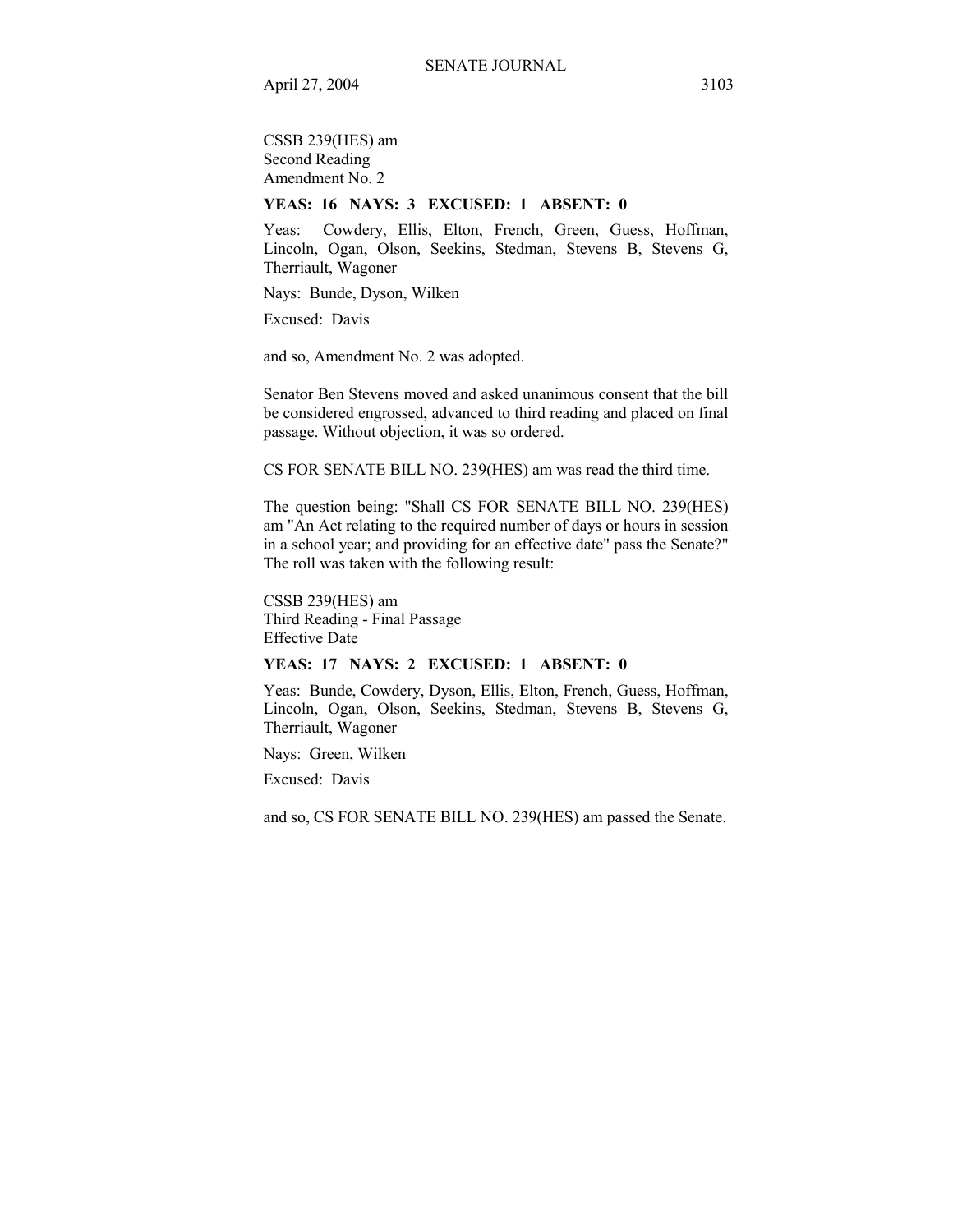Senator Ben Stevens moved and asked unanimous consent that the vote on the passage of the bill be considered the vote on the effective date clause. Without objection, it was so ordered.

Senator Wilken gave notice of reconsideration.

# **SB 297**

SENATE BILL NO. 297 "An Act relating to the taking of black bear, brown bear, and grizzly bear and to registration of big game guides for certain guide use areas" was read the second time.

Senator Ogan, Chair, moved and asked unanimous consent for the adoption of the Resources Committee Substitute offered on page 2956. Without objection, CS FOR SENATE BILL NO. 297(RES) "An Act relating to bear predation management and the donation and sale of bear hides and skulls" was adopted.

Senator Ben Stevens moved and asked unanimous consent that the bill be considered engrossed, advanced to third reading and placed on final passage. Senator Ellis objected.

President Therriault stated CS FOR SENATE BILL NO. 297(RES) will be on the April 28 calendar.

# **SB 340**

SENATE BILL NO. 340 "An Act relating to the detention of delinquent minors in correctional facilities; relating to emergency detention of minors for evaluation for involuntary admission for mental health treatment; relating to detention of intoxicated minors and minors incapacitated by alcohol or drugs; and providing for an effective date" was read the second time.

Senator Ben Stevens moved and asked unanimous consent that the bill be considered engrossed, advanced to third reading and placed on final passage. Senator Ellis objected.

President Therriault SENATE BILL NO. 340 will be on the April 28 calendar.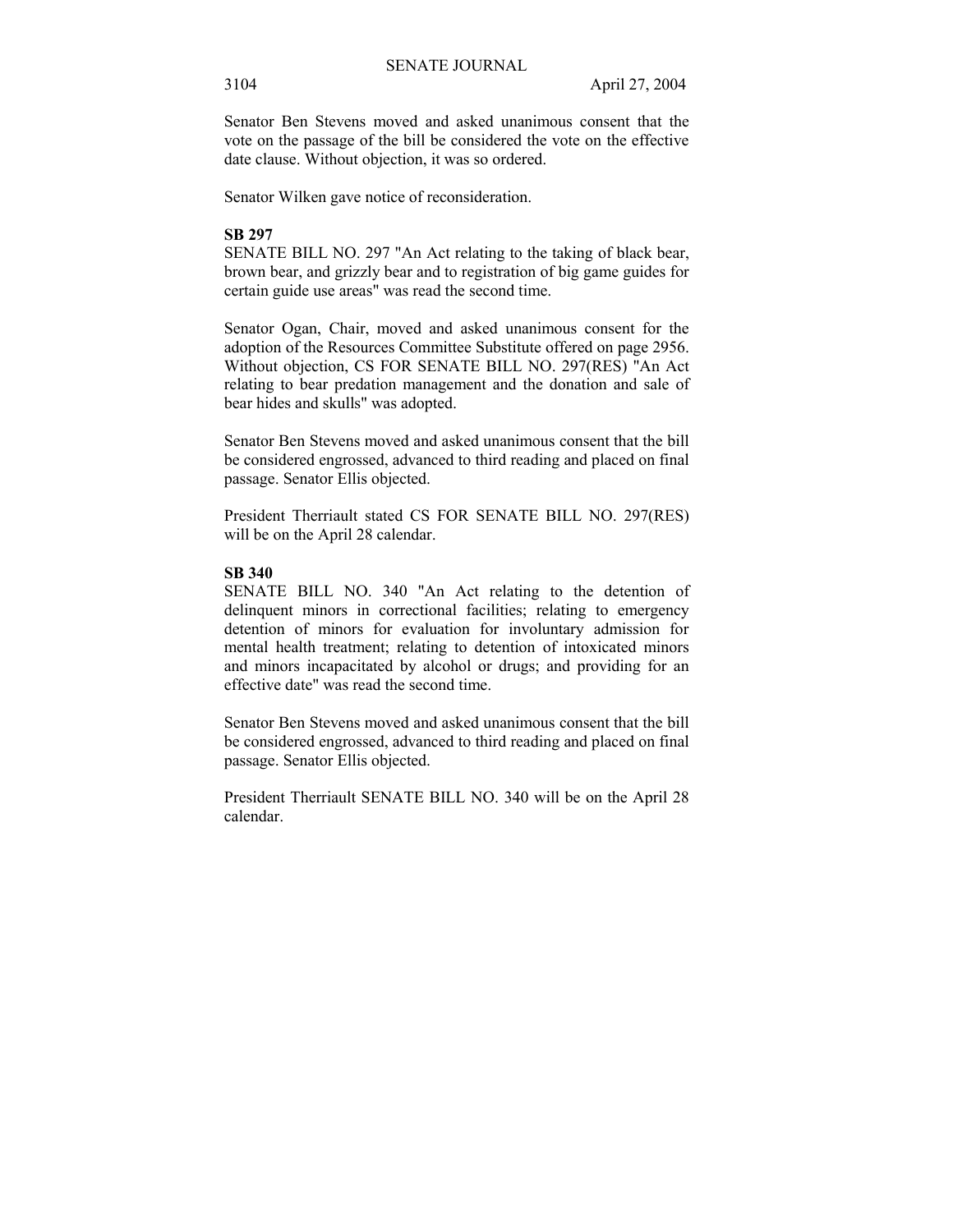#### **Third Reading of Senate Bills**

#### **SB 31**

CS FOR SENATE BILL NO. 31(RES) "An Act relating to a transportation corridor for extension of the Alaska Railroad to Canada and to extension of the Alaska Railroad to connect with the North American railroad system" was read the third time.

Senator Ben Stevens moved and asked unanimous consent that the bill be returned to second reading for the purpose of a specific amendment, that being Amendment No. 1. Without objection, the bill was returned to second reading.

Senator Ben Stevens offered Amendment No. 1:

Page 5, lines  $29 - 30$ : Delete "or expending federal funds"

Senator Ben Stevens moved and asked unanimous consent for the adoption of Amendment No. 1. Without objection, Amendment No. 1 was adopted.

CS FOR SENATE BILL NO. 31(RES) am was automatically in third reading.

The question being: "Shall CS FOR SENATE BILL NO. 31(RES) am "An Act relating to a transportation corridor for extension of the Alaska Railroad to Canada and to extension of the Alaska Railroad to connect with the North American railroad system" pass the Senate?" The roll was taken with the following result:

CSSB 31(RES) am Third Reading - Final Passage

# **YEAS: 13 NAYS: 6 EXCUSED: 1 ABSENT: 0**

Yeas: Cowdery, Dyson, Green, Guess, Hoffman, Ogan, Seekins, Stedman, Stevens B, Stevens G, Therriault, Wagoner, Wilken

Nays: Bunde, Ellis, Elton, French, Lincoln, Olson

Excused: Davis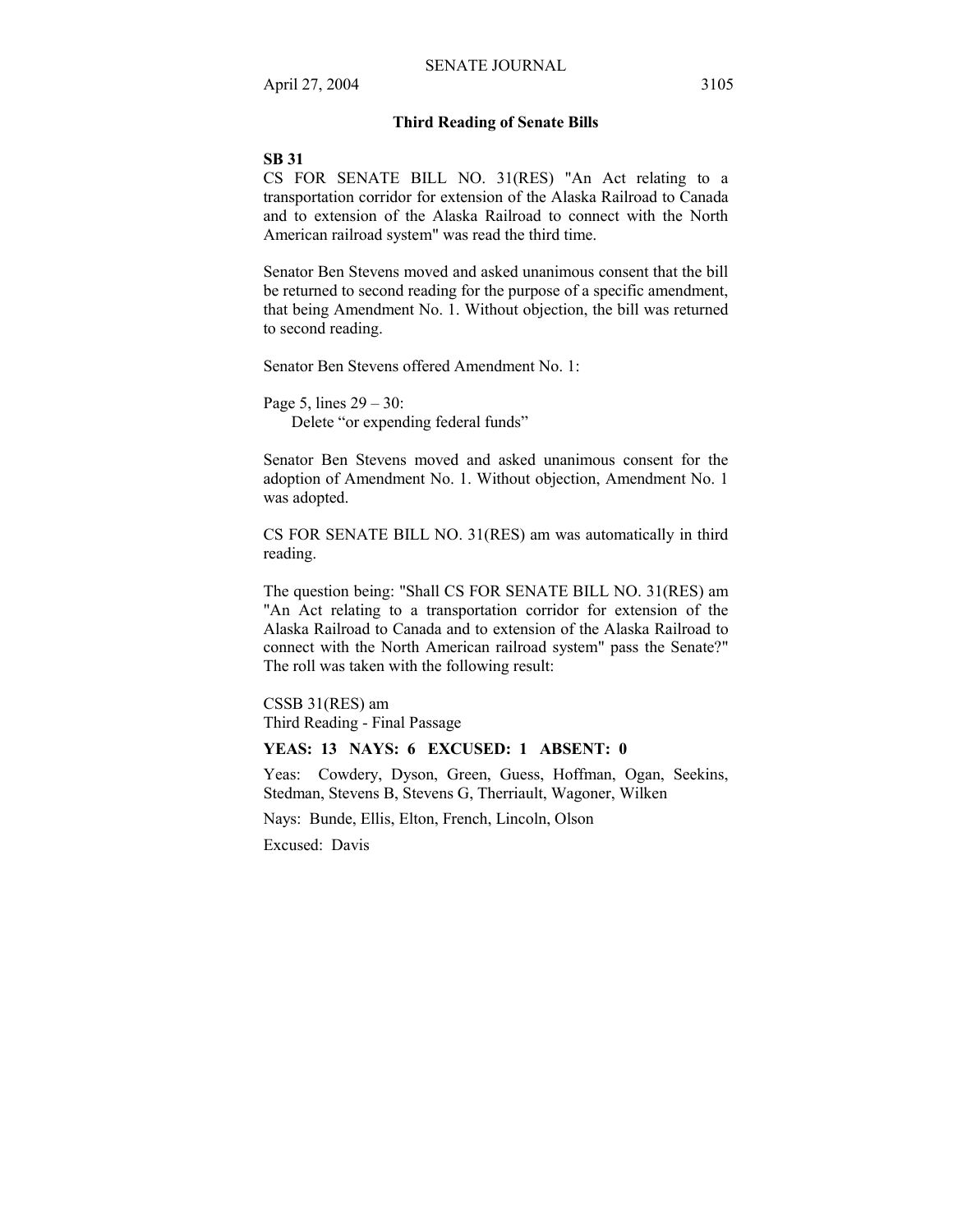and so, CS FOR SENATE BILL NO. 31(RES) am passed the Senate.

Senator Ellis gave notice of reconsideration.

#### **SB 389**

SENATE BILL NO. 389 was read the third time.

The question being: "Shall SENATE BILL NO. 389 "An Act relating to the conversion of certain corporations to limited liability companies; and providing for an effective date" pass the Senate?" The roll was taken with the following result:

SB 389 Third Reading - Final Passage Effective Date

## **YEAS: 19 NAYS: 0 EXCUSED: 1 ABSENT: 0**

Yeas: Bunde, Cowdery, Dyson, Ellis, Elton, French, Green, Guess, Hoffman, Lincoln, Ogan, Olson, Seekins, Stedman, Stevens B, Stevens G, Therriault, Wagoner, Wilken

Excused: Davis

and so, SENATE BILL NO. 389 passed the Senate.

Senator Ben Stevens moved and asked unanimous consent that the vote on the passage of the bill be considered the vote on the effective date clause. Without objection, it was so ordered and the bill was referred to the Secretary for engrossment.

Senators Bunde, Lincoln, Hoffman, Olson declared a conflict of interest.

# **Unfinished Business**

## **SB 283**

President Therriault appointed the following members to a Free Conference Committee to consider CS FOR SENATE BILL NO. 283(FIN) "An Act making an appropriation to reverse the deposit of money available for appropriation in the general fund at the end of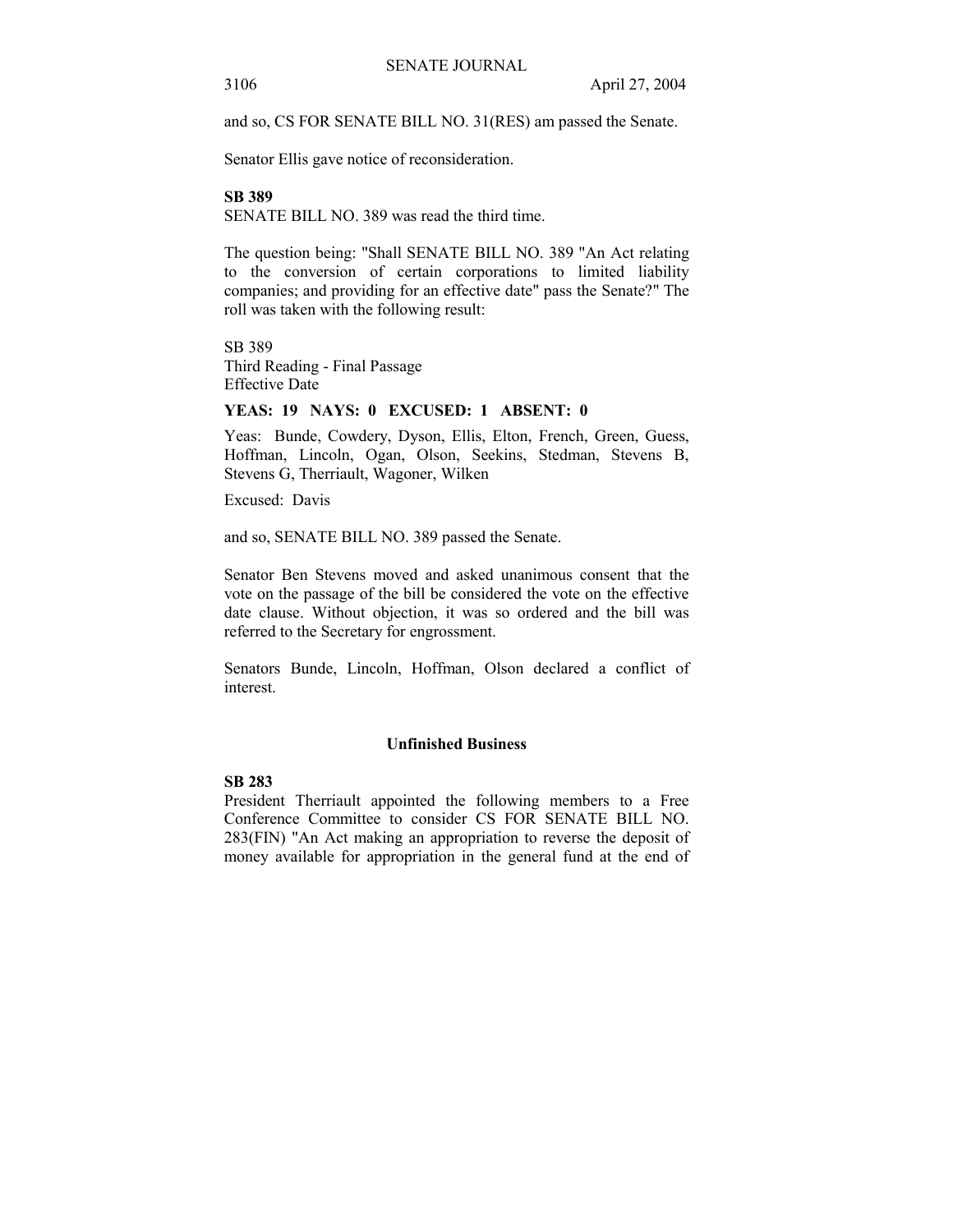fiscal year 2003 into the constitutional budget reserve fund; making an appropriation for investment management fees for the constitutional budget reserve fund; making appropriations under art. IX, sec. 17(c), Constitution of the State of Alaska, from the constitutional budget reserve fund; and providing for an effective date" and CS FOR SENATE BILL NO. 283(FIN) am H "An Act making an appropriation to reverse the deposit of money available for appropriation in the general fund at the end of fiscal year 2003 into the constitutional budget reserve fund; making an appropriation for investment management fees for the constitutional budget reserve fund for fiscal year 2004; making an appropriation for investment management fees for the constitutional budget reserve fund for fiscal year 2005; making appropriations to the Department of Education and Early Development for K-12 educational programs; making appropriations to the University of Alaska and the Alaska Court System; making an appropriation to reverse the deposit of money available for appropriation in the general fund at the end of fiscal year 2004 into the constitutional budget reserve fund; making an appropriation of the amount necessary to balance revenue and general fund appropriations for fiscal years 2004 and 2005; making appropriations for power cost equalization and for grants to municipalities, unincorporated communities, and designated recipients; making appropriations under art. IX, sec. 17(c), Constitution of the State of Alaska, from the constitutional budget reserve fund; and providing for an effective date":

 Senator Wilken Senator Therriault Senator Hoffman

The Secretary was requested to notify the House.

#### **SB 246**

Senator Ellis moved and asked unanimous consent to be shown as a cosponsor on SENATE BILL NO. 246 "An Act relating to the commission of an offense or a juvenile delinquency act involving the victim's race, sex, color, creed, physical or mental disability, sexual orientation, ancestry, or national origin; relating to sentencing, informal adjustment, and adjudication for those offenses and acts; relating to a diversity tolerance program for certain juvenile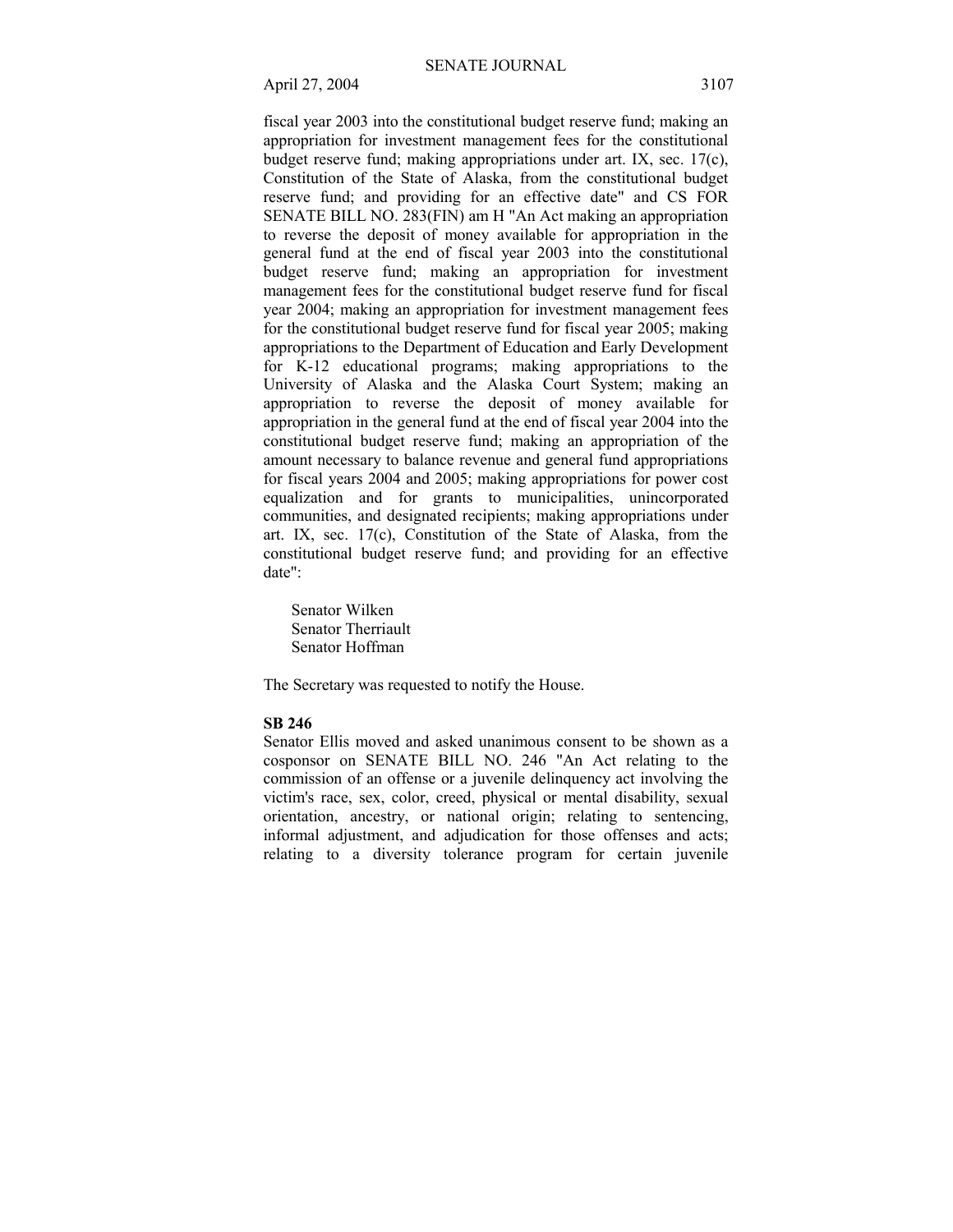delinquency acts; relating to a civil cause of action for certain acts involving discriminatory harassment; and providing for an effective date." Without objection, it was so ordered.

#### **SB 170**

The reconsideration on CS FOR SENATE BILL NO. 170(JUD) "An Act relating to murder in the second degree, the justification of defense of self or others, immunity from prosecution, sentencing, probation, discretionary parole, and the right to representation in certain criminal proceedings; relating to violation of a custodian's duty; relating to sexual abuse of a minor; relating to release of information concerning certain cases involving a minor; relating to local options regarding alcoholic beverages, the offense of furnishing or delivery of alcoholic beverages to a person under 21 years of age, and forfeiture of property used in, and money or other items of value used in financial transactions derived from, violation of certain laws relating to alcoholic beverages; relating to assault by means of a dangerous instrument; relating to operating or driving a motor vehicle, aircraft, or watercraft while under the influence of an alcoholic beverage, inhalant, or controlled substance, to the refusal to submit to a chemical test, and to the presumptions concerning the chemical analysis of breath or blood; and providing for an effective date" was not taken up this legislative day and the bill was referred to the Secretary for engrossment.

Senator Wilken moved and asked unanimous consent to withdraw his excused absence on April 28. Without objection, it was so ordered.

#### **Announcements**

Announcements are at the end of the journal.

#### **Engrossment**

## **SB 170**

CS FOR SENATE BILL NO. 170(JUD) "An Act relating to murder in the second degree, the justification of defense of self or others, immunity from prosecution, sentencing, probation, discretionary parole, and the right to representation in certain criminal proceedings;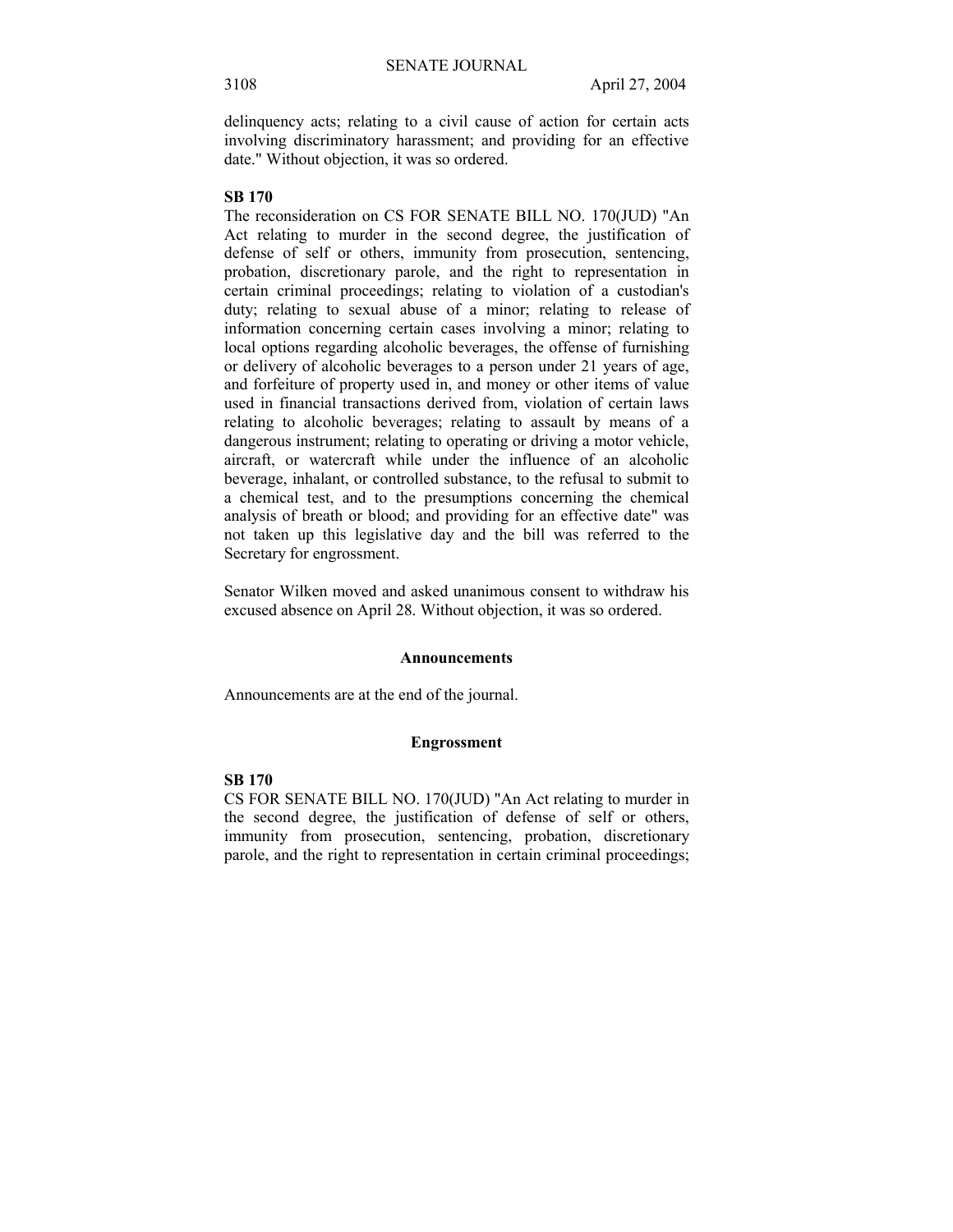relating to violation of a custodian's duty; relating to sexual abuse of a minor; relating to release of information concerning certain cases involving a minor; relating to local options regarding alcoholic beverages, the offense of furnishing or delivery of alcoholic beverages to a person under 21 years of age, and forfeiture of property used in, and money or other items of value used in financial transactions derived from, violation of certain laws relating to alcoholic beverages; relating to assault by means of a dangerous instrument; relating to operating or driving a motor vehicle, aircraft, or watercraft while under the influence of an alcoholic beverage, inhalant, or controlled substance, to the refusal to submit to a chemical test, and to the presumptions concerning the chemical analysis of breath or blood; and providing for an effective date" was engrossed, signed by the President and Secretary and transmitted to the House for consideration.

#### **SB 389**

SENATE BILL NO. 389 "An Act relating to the conversion of certain corporations to limited liability companies; and providing for an effective date" was engrossed, signed by the President and Secretary and transmitted to the House for consideration.

#### **Adjournment**

Senator Ben Stevens moved and asked unanimous consent that the Senate stand in adjournment until 11:00 a.m., April 28, 2004. Without objection, the Senate adjourned at 12:39 p.m.

> Kirsten Waid Secretary of the Senate

> > April 2004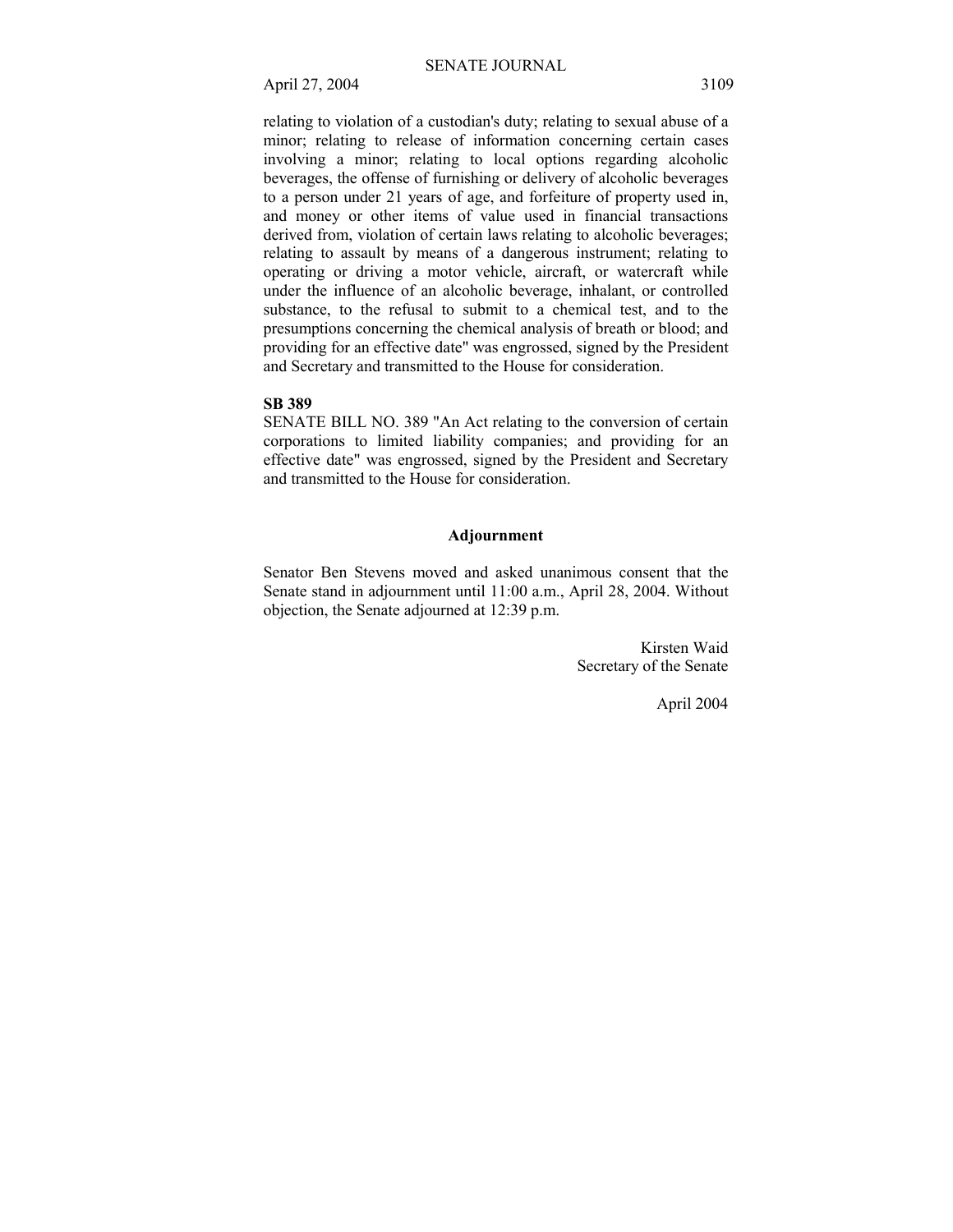#### **Announcements**

Americans with Disabilities Act Notice - Persons with disabilities who require special accommodation or alternative communication formats to access committee meetings may contact the appropriate committee office or the Legislative Information Office in their community. Reasonable advance notice is needed to accommodate the request. For further information, call the ADA Coordinator at 465-3854 Voice/465-4980 TDD.

## **STANDING COMMITTEES**

+ indicates teleconference

= indicates bill previously heard/scheduled

## **COMMUNITY & REGIONAL AFFAIRS**

| Apr 28 | Wednesday<br>No Meeting Scheduled | Fahrenkamp 203 | 1:30 PM |
|--------|-----------------------------------|----------------|---------|
| Apr 30 | Friday<br>No Meeting Scheduled    | Fahrenkamp 203 | 1:30 PM |

#### **FINANCE**

----------------------------------------

|        | <b>Apr 27</b> | Tuesday                                     | <b>Senate Finance 532</b>                                   | 9:00 AM |
|--------|---------------|---------------------------------------------|-------------------------------------------------------------|---------|
|        |               | $-$ Recessed to 4:00 pm $-$                 |                                                             |         |
| $+$    |               |                                             | SB 272 DEFERRED DEPOSIT ADVANCES (PAYDAY LOANS)             |         |
| $+$    |               |                                             | SB 379 PERM FUND BOARD PUBLIC MEMBER REMOVAL                |         |
| $+$    |               |                                             | SB 393 TAKE PERM FUND DIVIDEND FOR UNIV FEES                |         |
|        |               | += SB 306 NATUROPATHIC MEDICINE             |                                                             |         |
| $+=$   |               |                                             | SB 307 APPEAL BONDS: TOBACCO SETTLEMENT PARTIES             |         |
| $+=$   |               | SB 65 CORRECTIONAL FACILITY EXPANSION       |                                                             |         |
| $^{+}$ |               | Bills Previously Heard/Scheduled            |                                                             |         |
|        |               | + SB 136 RESIDENTIAL PROPERTY TAX EXEMPTION |                                                             |         |
| $+$    |               |                                             | SB 278 LABOR & WORKFORCE DEVELOPMENT FEES                   |         |
|        |               |                                             | <sup>+=</sup> SB 364 LIMIT STATE AID FOR MENTAL HEALTH CARE |         |
|        |               |                                             |                                                             |         |
|        |               | Apr 28 Wednesday Senate Finance 532         |                                                             | 9:00 AM |
| $+$    | SB 281        | <b>GENETICALLY MODIFIED FISH</b>            |                                                             |         |
| $+$    |               |                                             | SB 282 PREPARED FOOD: WILD/FARMED FISH DISCLOSURE           |         |
| $+$    |               | SB 392 REGULATORY COMMISSION OF ALASKA      |                                                             |         |
| $+$    |               |                                             | HB 486 MINING RECLAMATION ASSURANCES/FUND                   |         |
| $^{+}$ |               | <b>Bills Previously Heard/Scheduled</b>     |                                                             |         |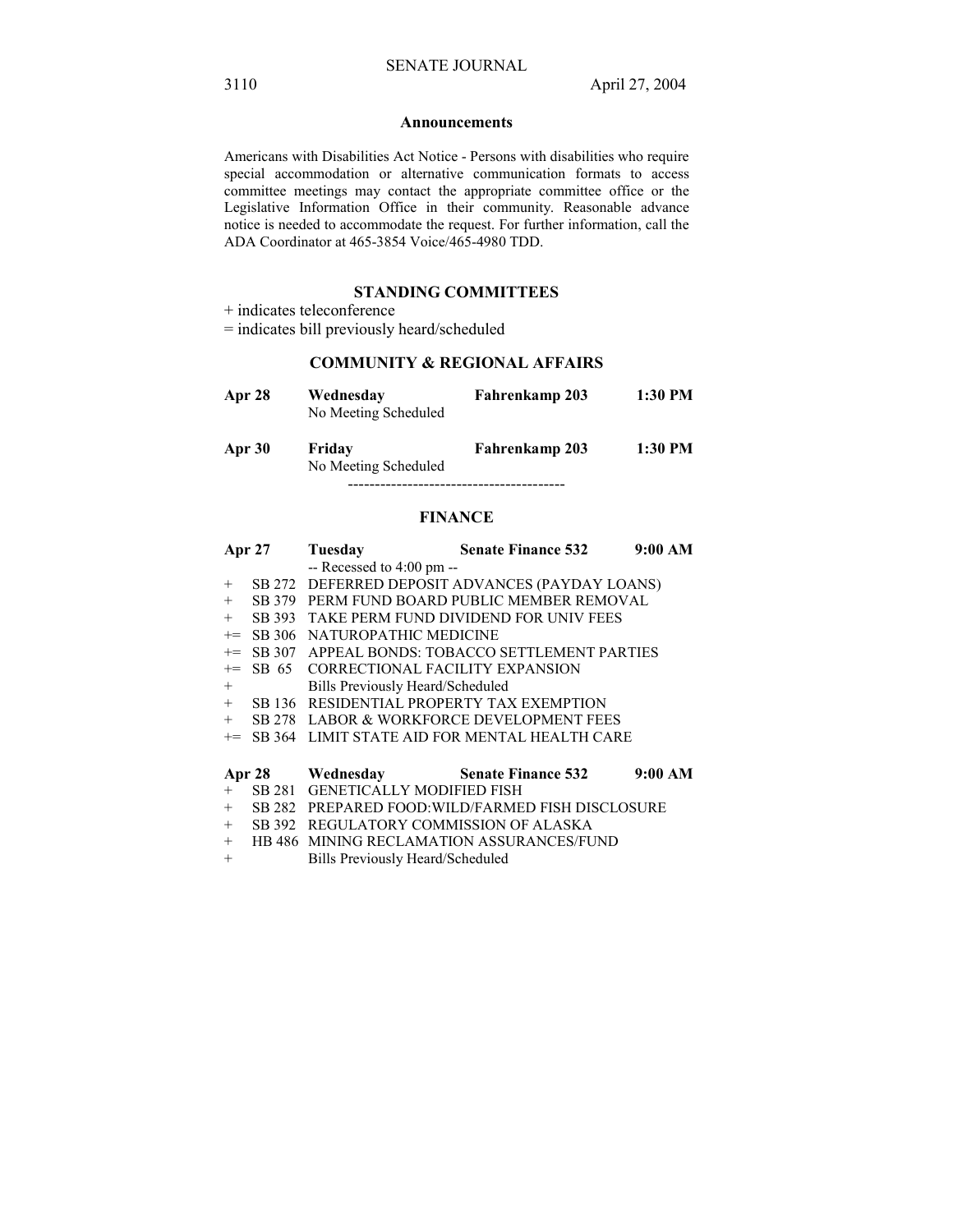# **FINANCE (continued)**

| Apr 29 | <b>Thursday</b>                         | <b>Senate Finance 532</b>                       | 9:00 AM |
|--------|-----------------------------------------|-------------------------------------------------|---------|
| $+$    |                                         | SB 284 PF DIVIDEND APPLICATION RECORDS PRIVATE  |         |
| $^{+}$ | SB 349 MIDWIFERY BIRTH CENTER LICENSING |                                                 |         |
| $+$    | <b>Bills Previously Heard/Scheduled</b> |                                                 |         |
| Apr 30 | Friday                                  | <b>Senate Finance 532</b>                       | 9:00 AM |
| $+$    |                                         | SB 232 RETIREMENT:TEACHERS/JUDGES/PUB EMPLOYEES |         |
| $+$    |                                         | HB 123 ALASKA WORKFORCE INVESTMENT BOARD        |         |
| $+$    |                                         | HB 503 TOBACCO MASTER SETTLEMENT AGREEMENT      |         |
| $^{+}$ | Bills Previously Heard/Scheduled        |                                                 |         |
|        |                                         |                                                 |         |
|        |                                         | <b>HEALTH, EDUCATION &amp; SOCIAL SERVICES</b>  |         |
| Apr 28 | Wednesdav                               | <b>Butrovich 205</b>                            | 1:30 PM |

|        | Bills Previously Heard/Scheduled |                      |         |  |
|--------|----------------------------------|----------------------|---------|--|
| Apr 30 | Friday                           | <b>Butrovich 205</b> | 1:30 PM |  |
|        | Bills Previously Heard/Scheduled |                      |         |  |

----------------------------------------

# **JUDICIARY**

| $^{+}$<br>$^{+}$<br>$+$<br>$^{+}$ | <b>Apr 27</b>           | Tuesday<br>HB 385 AWARDING CHILD CUSTODY<br>HB 227 DISTRICT COURTS & SMALL CLAIMS<br>HB 428 CIVIL PENALTY: UNDERAGE ALCOHOL PURCHASES<br>Bills Previously Heard/Scheduled                                                  | <b>Butrovich 205</b> | 8:00 AM |
|-----------------------------------|-------------------------|----------------------------------------------------------------------------------------------------------------------------------------------------------------------------------------------------------------------------|----------------------|---------|
| $^{+}$                            | Apr 28                  | Wednesday<br>Confirmation Hearings:<br>Violent Crimes Compensation Board<br>David Ingraham, Gerad Godfrey<br>Board of Governors of the Alaska Bar<br>Joe N. Faulhaber, Michael J. Hurley<br>Commission of Judicial Conduct | <b>Butrovich 205</b> | 8:00 AM |
| $^{+}$<br>$+=$                    | HB.<br>-15<br>29<br>HB. | Peter J. Aschenbrenner, Thomas G. Nave<br>SOLICITATIONS/CONSUMER PROTECTION<br>REAL PROPERTY TRANSACTIONS/LICENSEES<br>$\le$ Pending Referral $\ge$                                                                        |                      |         |

+ Bills Previously Heard/Scheduled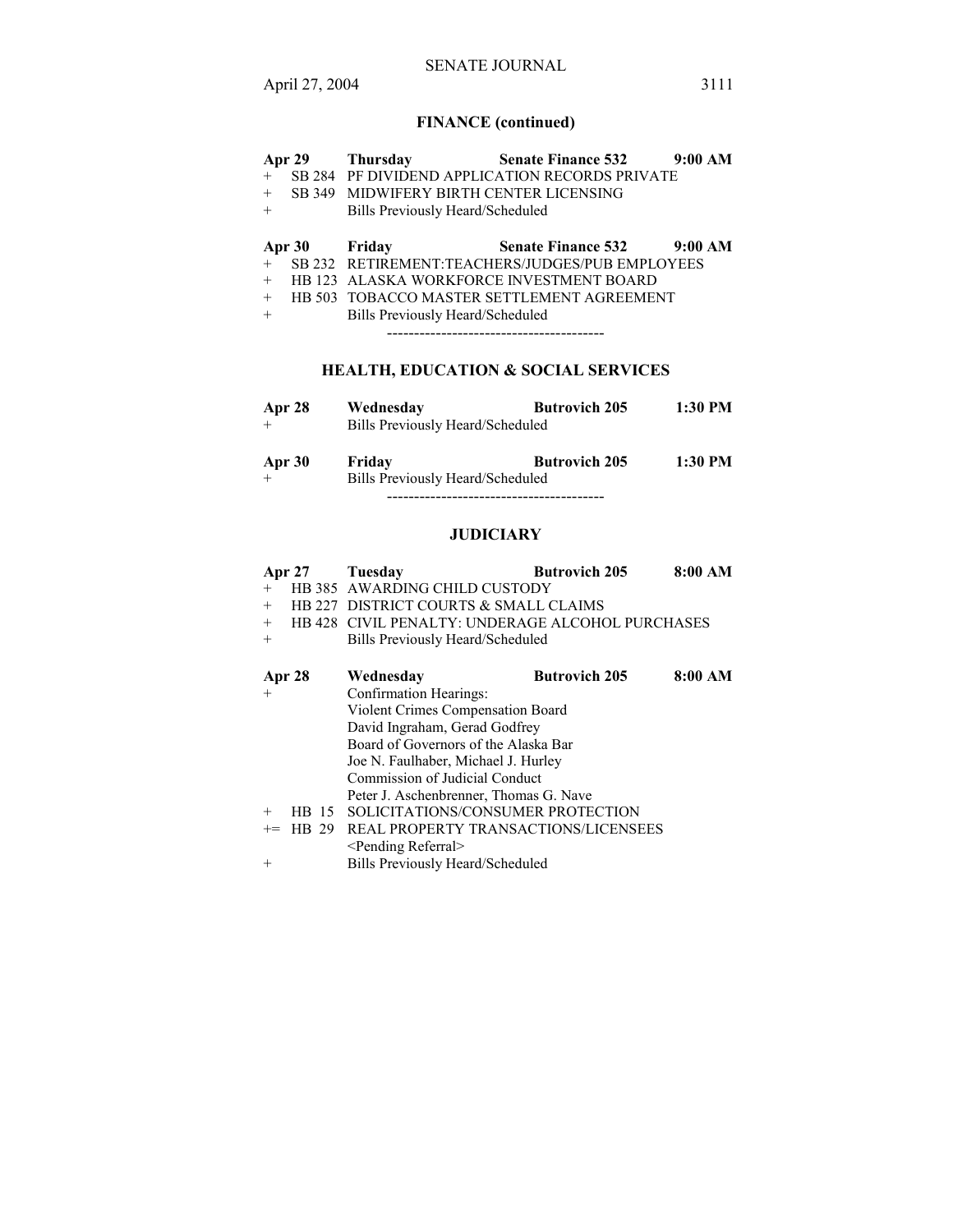# **JUDICIARY (continued)**

| Apr 29 | Thursday                         | <b>Butrovich 205</b> | 8:00 AM |
|--------|----------------------------------|----------------------|---------|
|        | -- Agenda to be Announced --     |                      |         |
|        | Bills Previously Heard/Scheduled |                      |         |
| Apr 30 | Friday                           | <b>Butrovich 205</b> | 8:00 AM |
|        | -- Agenda to be Announced --     |                      |         |
|        | Bills Previously Heard/Scheduled |                      |         |
|        |                                  |                      |         |

# **LABOR & COMMERCE**

|                                      |                                    | Apr 27 Tuesday                                      | Beltz 211 | 1:30 PM |
|--------------------------------------|------------------------------------|-----------------------------------------------------|-----------|---------|
|                                      |                                    | HB 549 UNSOLICITED COMMUNICATION: AIRCRAFT CRASH    |           |         |
|                                      |                                    | Bills Previously Heard/Scheduled                    |           |         |
|                                      |                                    | Including, but not Limited to:                      |           |         |
|                                      | $+=$ SB 377                        | <b>STATE MECHANICAL CODE</b>                        |           |         |
|                                      |                                    | $\leq$ Bill Hearing Listen Only $\geq$              |           |         |
|                                      | $+=$ HB 29                         | REAL PROPERTY TRANSACTIONS/LICENSEES                |           |         |
|                                      |                                    | <bill hearing="" listen="" only=""></bill>          |           |         |
|                                      |                                    | += HB 305 UNEMPLOYMENT COMPENSATION BENEFITS        |           |         |
|                                      |                                    | <bill hearing="" listen="" only=""></bill>          |           |         |
|                                      |                                    | += SB 254 TOURISM & RECREATION ASSESSMENT           |           |         |
|                                      |                                    | += SB 369 UNIV. STUDENT PRACTICUM LIABILITY/WAGES   |           |         |
|                                      |                                    | += HB 464 EXTEND BOARD OF REAL ESTATE APPRAISERS    |           |         |
|                                      |                                    | += HB 419 REGIONAL SEAFOOD DEVELOPMENT ASS'NS./TAX  |           |         |
|                                      |                                    | += HB 351 CARBON MONOXIDE DETECTION DEVICES         |           |         |
|                                      |                                    | += HB 339 TRADE PRACTICES: FREE TRIAL/OPT-OUT PLANS |           |         |
|                                      |                                    | += HB 540 WORKERS' COMPENSATION INSURANCE RATES     |           |         |
|                                      |                                    | <pending referral=""></pending>                     |           |         |
|                                      | Apr 29                             | <b>Thursday</b>                                     | Beltz 211 | 1:30 PM |
|                                      |                                    | Bills Previously Heard/Scheduled                    |           |         |
|                                      |                                    | Premera/Blue Cross Blue Shield Conversion           |           |         |
|                                      |                                    | "An Overview So Far"                                |           |         |
| Confirmation Hearings:               |                                    |                                                     |           |         |
|                                      | Alcoholic Beverage Control Board   |                                                     |           |         |
| <b>State Assessment Review Board</b> |                                    |                                                     |           |         |
|                                      |                                    | Board of Marine Pilots                              |           |         |
|                                      | Alaska Workers' Compensation Board |                                                     |           |         |

- + HB 430 EMPLOYEES UNDER 21 AT LICENSED PREMISES
- + HB 423 TAXICAB DRIVER LIABILITY
- + HB 418 EXTEND REAL ESTATE COMMISSION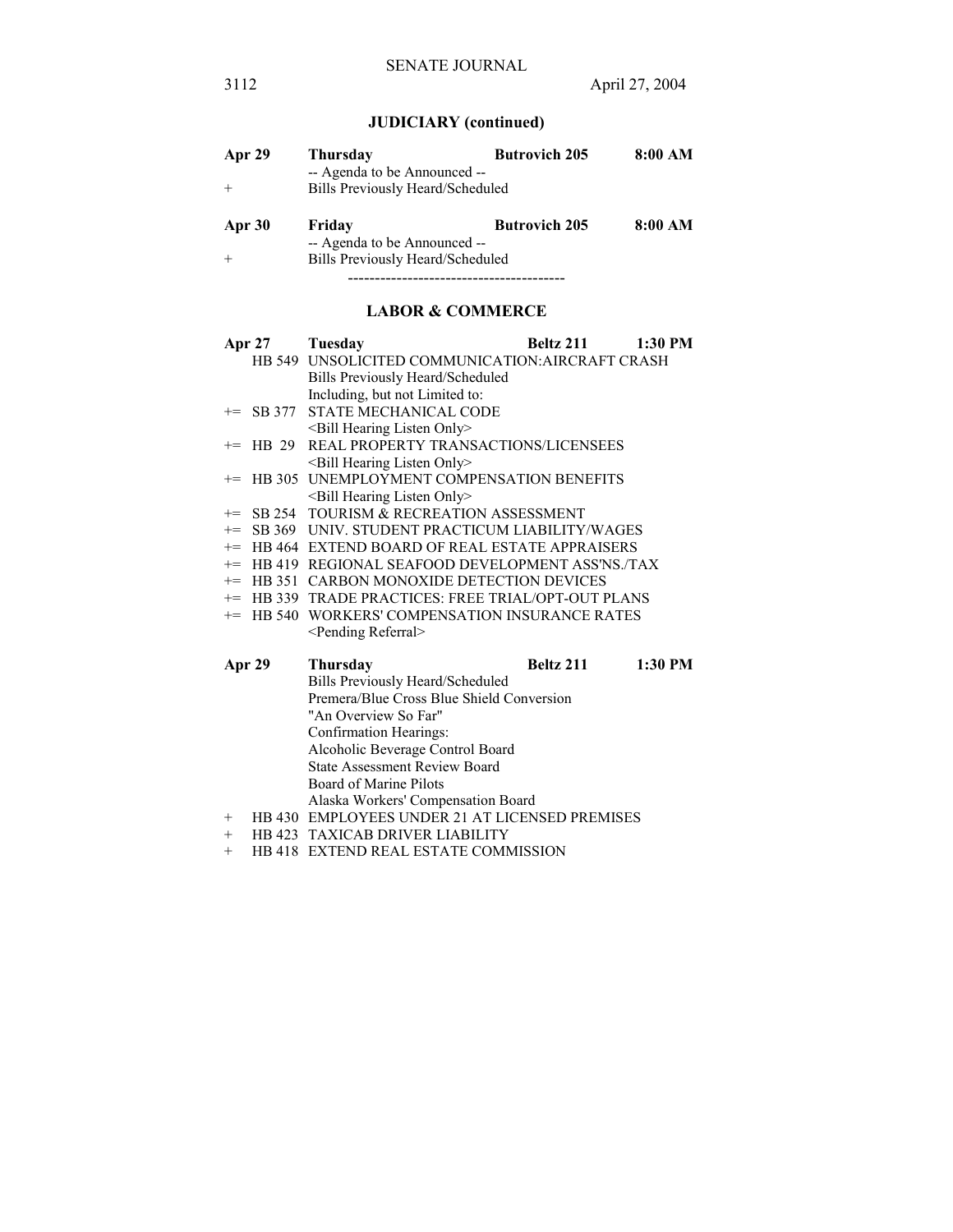# **RESOURCES**

|     | Apr 28 Wednesday                                  | <b>Butrovich 205</b> | 3:30 PM |
|-----|---------------------------------------------------|----------------------|---------|
|     | + HB 417 AK NATURAL GAS DEV. AUTHORITY INITIATIVE |                      |         |
| $+$ | Bills Previously Heard/Scheduled                  |                      |         |
|     |                                                   |                      |         |

# **Apr 30 Friday Butrovich 205 3:30 PM**

- += SB 312 CONVENTIONAL & NONCONVENTIONAL GAS LEASES + HB 522 SMALL CRUISE SHIP DISCHARGES
- + Bills Previously Heard/Scheduled

----------------------------------------

## **STATE AFFAIRS**

|     | Apr 27 Tuesday                                     | Beltz 211 3:30 PM |  |
|-----|----------------------------------------------------|-------------------|--|
|     | + SJR 33 CONGRESSIONAL VOTE ON JUDICIAL NOMINATION |                   |  |
|     | HB 534 MAKE OFFICE OF VICTIMS RIGHTS PERMANENT     |                   |  |
|     | HB 334 UNLAWFUL EXPLOITATION OF MINOR/CHILD PORN   |                   |  |
| $+$ | HB 405 SCHOOL PERFORMANCE DESIGNATION/REPORT       |                   |  |
|     | HB 438 MOVE OVER LAW FOR DRIVERS                   |                   |  |
|     | <b>Bills Previously Heard/Scheduled</b>            |                   |  |
|     |                                                    |                   |  |

| Apr 29<br>Thursday | <b>Beltz 211</b> | 3:30 PM |
|--------------------|------------------|---------|
|--------------------|------------------|---------|

- + HJR 36 MITIGATING GLACIER BAY FISHING CLOSURES
- + HB 273 PARENTS' WAIVER OF CHILD'S SPORTS CLAIM
- + HB 467 COMMEMORATIVE QUARTERS COMMISSION
- + HB 476 AK STATEHOOD CELEBRATION COMMISSION
- + HB 353 JURY DUTY EXEMPTION FOR CERTAIN TEACHERS Bills Previously Heard/Scheduled

----------------------------------------

# **TRANSPORTATION**

| Apr 27 | Tuesday | <b>Butrovich 205</b>                            | $1:30$ PM |
|--------|---------|-------------------------------------------------|-----------|
|        |         | SB 391 DALTON HIGHWAY TRAP LINE ACCESS          |           |
|        |         | SCR 25 STATE CONSTRUCTION/MAINTENANCE CONTRACTS |           |

SB 394 AIDEA BONDS FOR LYNN CANAL PORT

**Apr 29 Thursday Butrovich 205 1:30 PM**  Bills Previously Heard/Scheduled ----------------------------------------